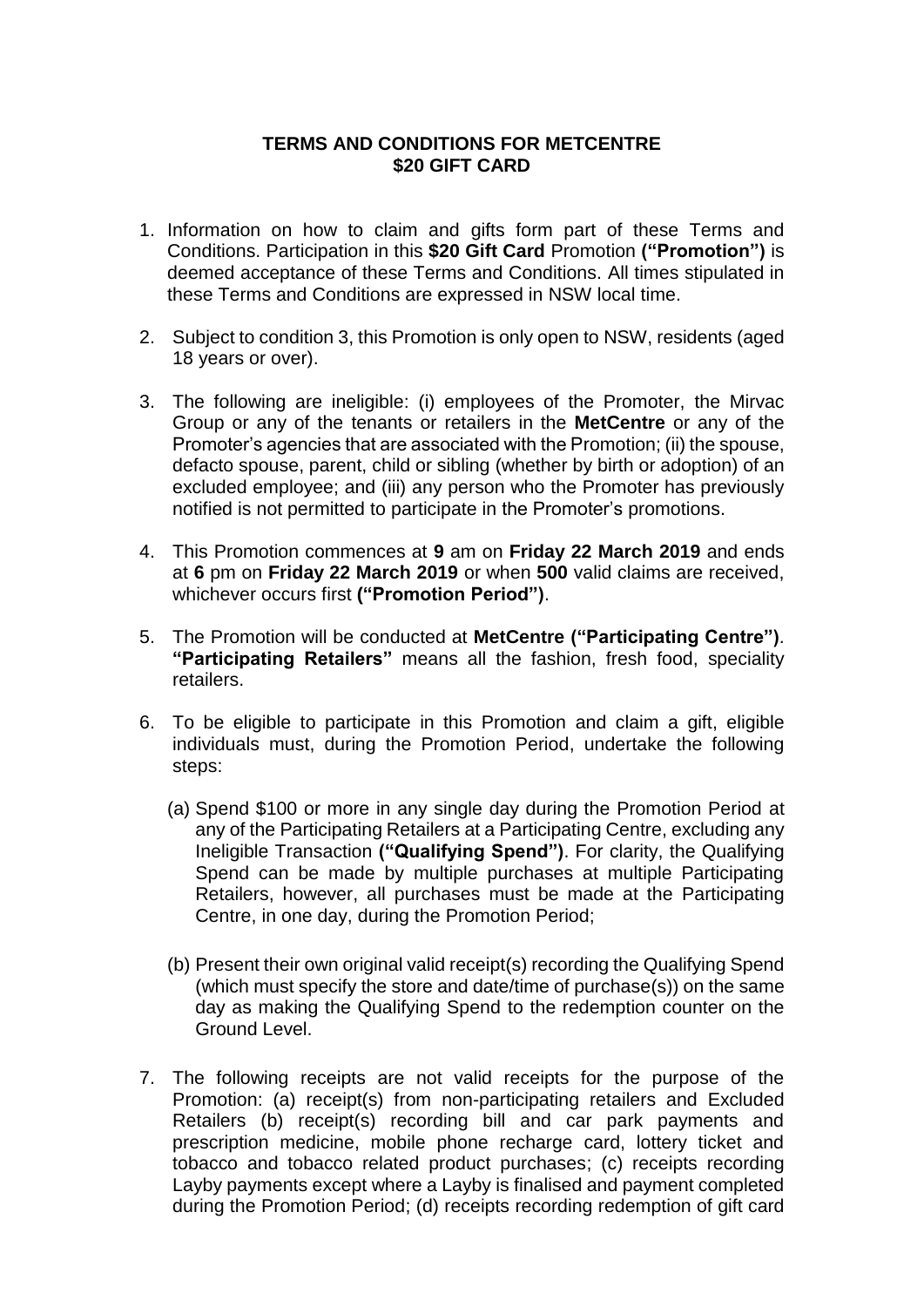purchases, store credit, refunds and exchanges; (e) ATM or EFTPOS receipts; (f) credit card or bank statements; and (g) receipts that the Promoter has reasonably determined to have been tampered with or have been obtained fraudulently or are a reprint of the original receipts. The same purchase receipt can only be submitted once in the Promotion. The Promoter reserves the right to stamp and/or photocopy each purchase receipt submitted in the Promotion before returning them.

- 8. Subject to the availability of gifts in the Participating Centre as set out in condition below, and any limits imposed on the number of gifts that can be claimed by an individual as set out in these Terms and Conditions, each valid claim submitted to the redemption counter at the Participating Centre in accordance with these Terms and Conditions will receive one (1) gift of a \$20 MetCentre Gift Card.
- 9. The total number of gifts to be provided under this Promotion is **500.**
- 10. Each individual is only permitted to make one (1) gift claim per day under this Promotion. Claims must be made on same day as the Qualifying Spend. Incomplete, indecipherable or illegible claims will be deemed invalid. Any gifts that remain left over at the conclusion of the Promotion Period will remain the property of the Promoter. Gift recipients will be advised immediately at the time of claim submission.
- 11. The Promoter reserves the right, at any time, to verify the validity of claims (including contacting Participating Retailers) and claimants (including a claimant's identity, age and place of residence) and to disqualify any claimant who submits a claim that is not in accordance with these Terms and Conditions or who tampers with the claim process. Failure by the Promoter to enforce any of its rights at any stage does not constitute a waiver of those rights.
- 12. If there is a dispute as to the identity of a claimant, the Promoter reserves the right, in its sole discretion, to determine the identity of the claimant.
- 13. The provision of the gift is subject to the standard terms and conditions of individual gift and service providers. If the gift is unavailable due to reasons beyond the control of the Promoter, in its discretion, reserves the right to substitute the gift with a gift to the equal value and/or specification, subject to any written directions from a regulatory authority.
- 14. Total value of gifts to be provided under this Promotion is up to \$**10,000.**
- 15. Gifts, or any unused portion of a gift, are not transferable or exchangeable and cannot be taken as cash, unless otherwise specified.
- 16. If this Promotion is interfered with in any way or is not capable of being conducted as reasonably anticipated due to any reason beyond the reasonable control of the Promoter, including but not limited to technical difficulties, unauthorised intervention or fraud, the Promoter reserves the right, in its sole discretion, to the fullest extent permitted by law: (a) to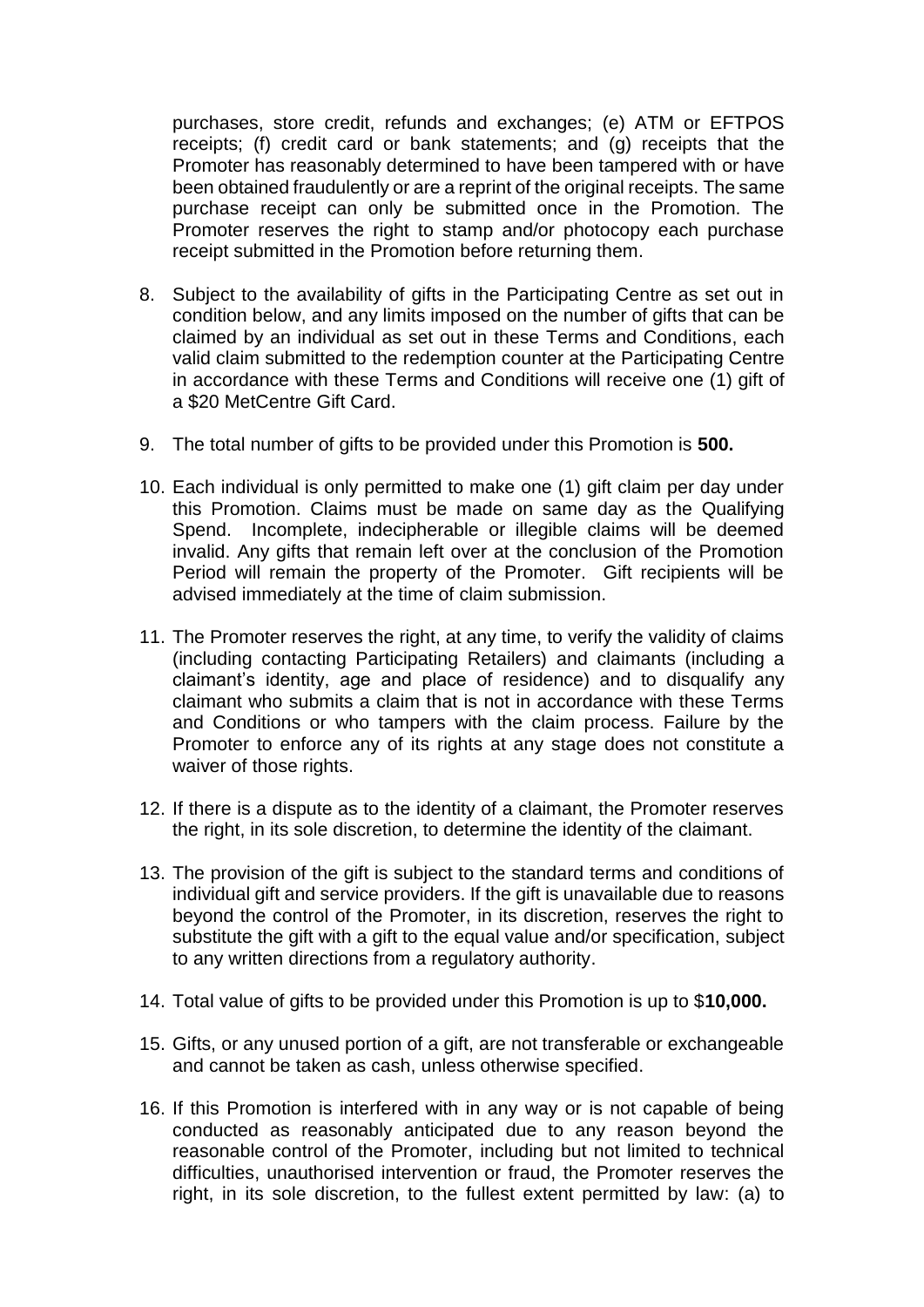disqualify any claimant; or (b) subject to any written directions from a regulatory authority to modify, suspend, terminate or cancel the Promotion, as appropriate.

- 17. The Promoter's decision is final and no correspondence will be entered into.
- 18. Nothing in these Terms and Conditions limit, exclude or modify or purports to limit, exclude or modify the statutory consumer guarantees as provided under the Competition and Consumer Act, as well as any other implied warranties under the ASIC Act or similar consumer protection laws in the State and Territories of Australia **("Non-Excludable Guarantees")**. Except for any liability that cannot by law be excluded, including the Non-Excludable Guarantees, the Promoter and the Mirvac Group of companies (including their respective officers, employees and agents) exclude all liability (including negligence), for any personal injury; or any loss or damage (including loss of opportunity); whether direct, indirect, special or consequential, arising in any way out of the Promotion.
- 19. Except for any liability that cannot by law be excluded, including the Non-Excludable Guarantees, the Promoter and the Mirvac Group of companies (including their respective officers, employees and agents) are not responsible for and exclude all liability (including negligence), for any personal injury; or any loss or damage (including loss of opportunity); whether direct, indirect, special or consequential, arising in any way out of: (a) any technical difficulties or equipment malfunction (whether or not under the Promoter's control); (b) any theft, unauthorised access or third party interference; (c) any claim or correspondence that is late, lost, altered, damaged or misdirected (whether received by the Promoter or not) due to any reason beyond the reasonable control of the Promoter; (d) any variation in the gift value to that stated in these Terms and Conditions; (e) any tax liability incurred by a claimant; or (f) use of the gift.
- 20. The Promoter may need to collect personal information about each claimant and may for this purpose, disclose such information to third parties, including but not limited to agents, contractors, service providers, gift suppliers and regulatory authorities. Participation in the Promotion is conditional on providing this information. If the claimant opts in at time of claiming, the Promoter may, for an indefinite period, unless otherwise advised, use the information for promotional, marketing, publicity, research and profiling purposes, including sending electronic messages or telephoning the claimant and for such other purposes as set out in our Privacy Policy. Claimants should direct any request to access, update or correct information to the Promoter. All personal details of claimants will be stored in accordance with the Privacy Policy. Upon the claimant's request, information provided will be removed from the Promoter's active marketing database. To request details to be removed, please email [RetailNationalMarketing@mirvac.com](mailto:RetailNationalMarketing@mirvac.com) [or](http://westfield.com.au/unsubscribe) write to the Marketing Manager, **MetCentre, Level 16 60 Margaret Street 2000.** Information will be removed as soon as reasonably possible in accordance with the Promoter's Privacy Policy and applicable laws. To view the Privacy